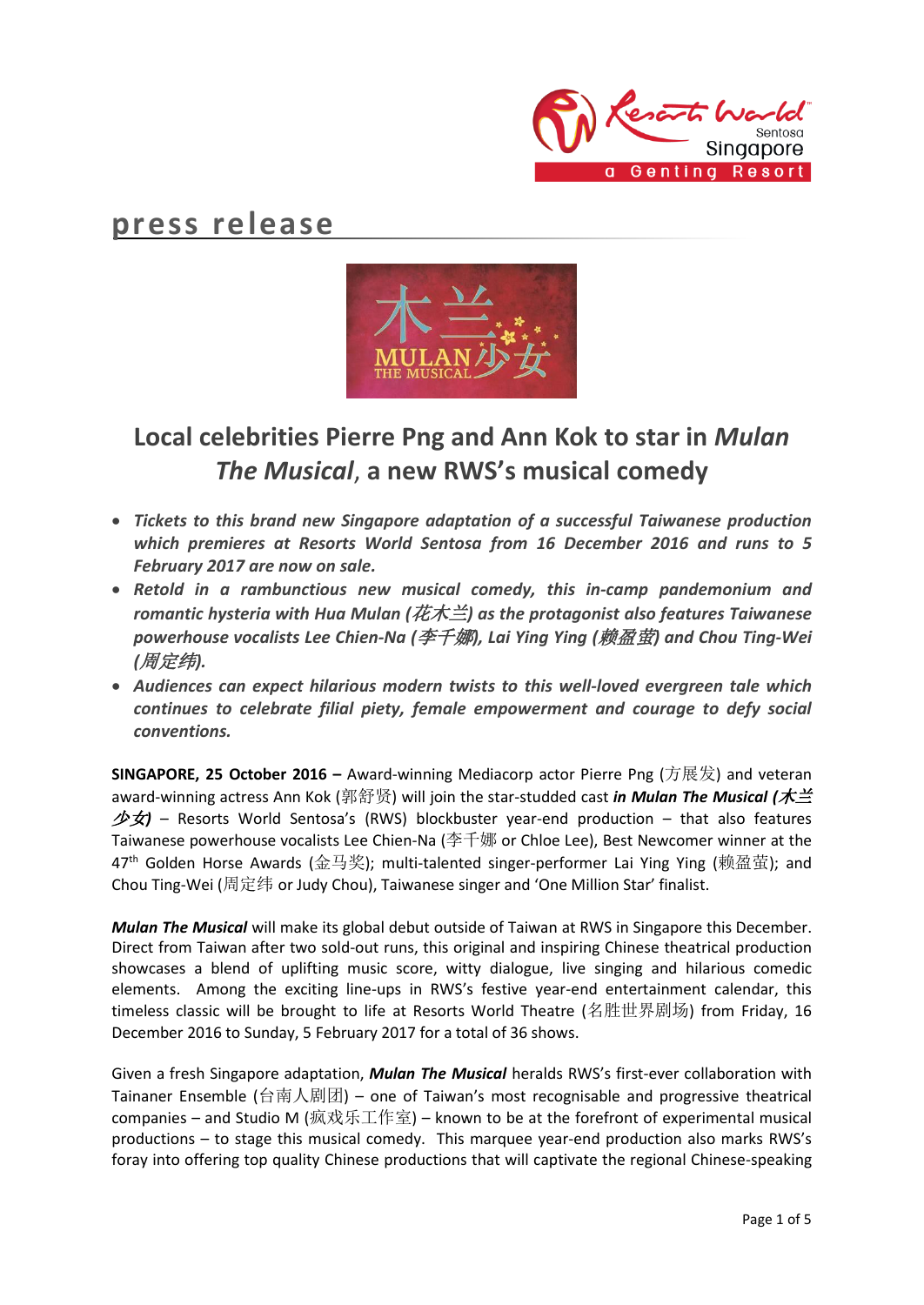audiences as well as contribute to the growth of the local Chinese theatre and entertainment scene in Singapore.

"*Mulan The Musical* will be the first ever Mandarin musical to be staged in Singapore that re-tells the evergreen story of the filial and courageous young lady who braved all odds to defend her country. This time, however, audiences can expect to be treated to a military pandemonium and romantic hysteria as our favourite Mulan becomes entangled in a gender-bending comedy of errors and mistaken identities. It will be a delightfully funny show interspersed with unexpected comedic timings, catchy tunes, emotive singing and colourful characters played by popular industry veterans both from Singapore and Taiwan.

"With more creative elements being added to this original Singapore version including new scenes and songs, we are excited to bring to guests our latest new-to-market production that will be part of their memorable experience at Asia's premium lifestyle destination resort," said Mr Khoo Shao Tze, Vice President for Resort Sales and Entertainment, RWS (圣淘沙名胜世界市场营销与娱乐统筹副 总裁, 邱韶智).

## *Backed by top entertainment and stage talents hailing from Singapore and Taiwan*

Based on the well-loved timeless classic tale of Hua Mulan (花木兰), *Mulan The Musical* will deliver a refreshing reboot, playfully subverting the familiar storyline and promising hilarious twists and turns while celebrating the themes of feminist empowerment; courage to defy social conventions; enduring love; and the kinship that binds.

As the war raged on, the Chinese court ordered a mobilisation of male soldiers, and Mulan's family was not spared. Unfortunately, her father, was too frail; her effeminate brother was deemed not masculine enough to take on the enlistment; and her bewitching older sister, Hua Mulian (花木莲), played by Ann Kok, was pregnant. "I feel very honoured to be a part of *Mulan The Musical*, a brand new Singapore adaptation of a famous musical from Taiwan. I am excited to bring a different kind of performance to everyone and I hope the audience will like it," said Ms Kok on her involvement.

Left with no choice and after many internal struggles, Mulan disguised as a man and enlisted into the army as Hua Munan (花木男). Apart from fighting the war, she also had to fend off cupid's arrows in camp – with both the dashing General (大将军), played by Chou Ting-Wei, and her affable childhood sweetheart falling for the protagonist. Taiwanese powerhouse vocalists, Lee Chien-Na and Lai Ying Ying will take turns to perform the titular role of Mulan during the show run, belting out songs after songs as the character grapples with romantic pursuits, conflicted emotions and duty to the nation.

Mediacorp artist Pierre Png has been picked to play the manly and intimidating army camp's company sergeant major (总教头). He said: "I'm truly excited to be involved in *Mulan The Musical*. I've always wanted to do musicals, and because this musical is in Mandarin - I just know I'm going to have so much fun! To be honest, I'm really looking forward to collaborating and exchanging ideas with the cast and creative team. I hope to show the audience something different - something fun and memorable!"

This lively and entertaining production is backed by a team of top musical theatre doyens who were behind the production when it was staged in Taiwan to popular reception. It is helmed by Director Lu Po-Shen (呂柏伸) who is also Artistic Director of Tainaner Ensemble. Hailed as the role model of contemporary theatre by the arts media in Taiwan, Tainaner Ensemble's works is renowned for their cutting-edge and experimental theatrical styles, providing theatre-goers with brand new experiences when watching their productions.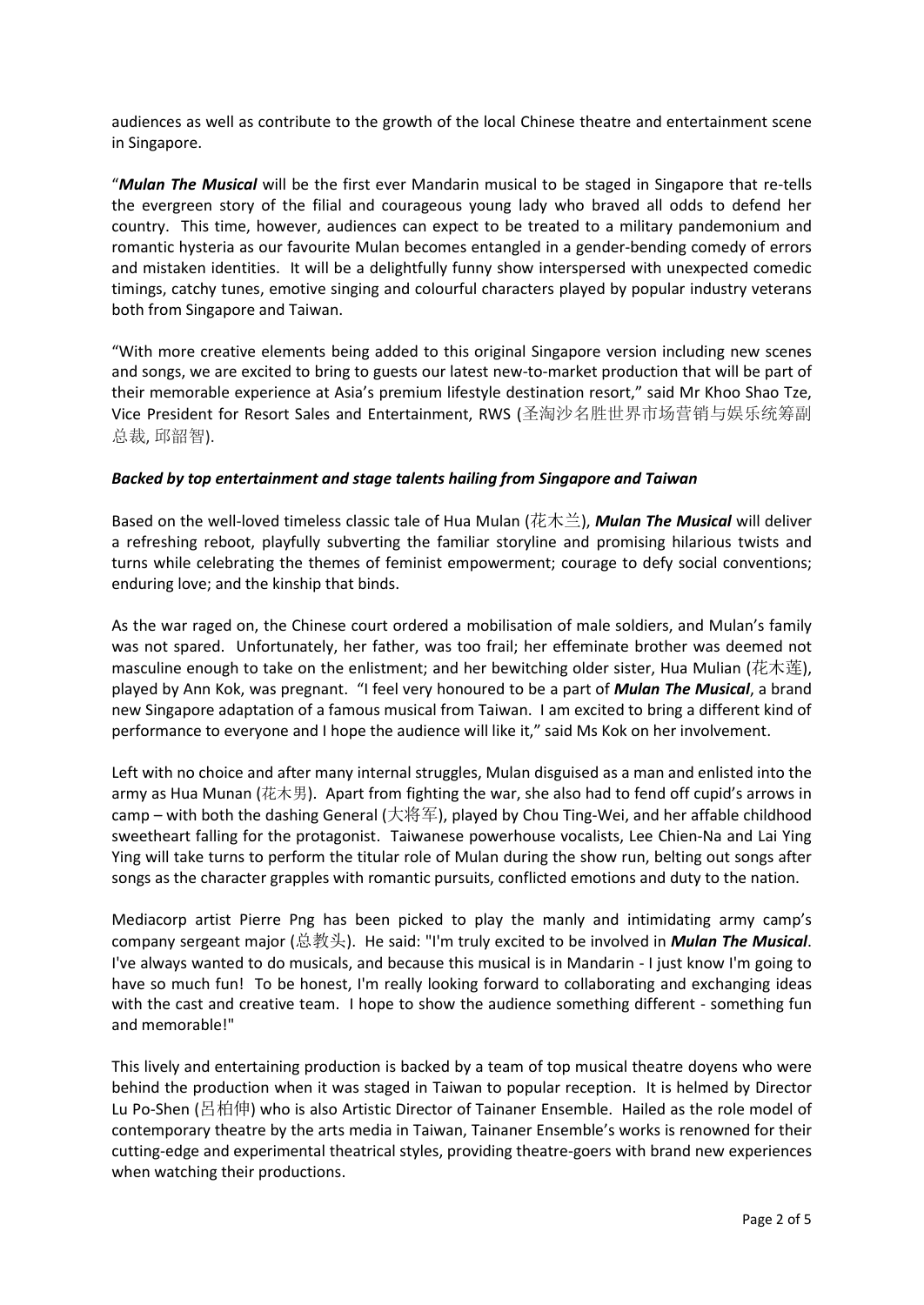New-generation musical talent, Wang Hsi-Wen (王希文 or Owen Wang), takes on Musical Director and oversees the front-to-end music production, song-writing and orchestration for *Mulan The Musical*. Award-winning and one of Taiwan's highly sought-after songwriters, record producers and movie music producers, Hsi-Wen has collaborated with the who's who of Taiwanese pop music scene including the likes of MayDay (五月天), Yoga Lin (林宥嘉), LaLa Hsu (徐佳莹) and Peggy Hsu (许哲珮). He has specially created new original compositions to complement new scenes in this original Singapore production. The rating and consumer advice for *Mulan The Musical* is "Advisory 16 (Some Mature Content and Coarse Language)".

**WHAT:** *Mulan The Musical* **(**木兰少女**)** [\(http://www.rwsentosa.com/Mulan\)](http://www.rwsentosa.com/Mulan) **WHEN: Premieres on 16 December 2016 (Friday) and runs to 5 February 2017 (Sunday) on selected nights at 8pm DURATION:** 120 minutes (including 15-minute interval) **WHERE:** Resorts World Theatre, Resorts World Sentosa **TICKETS:** Tickets are priced at S\$38, S\$68, S\$98 and S\$128. Prices exclude SISTIC booking fees and handling charges. Tickets can be purchased via: (65) 6348 5555 | [www.sistic.com.sg](http://www.sistic.com.sg/) | Resorts World Theatre Box Office

- Ends -

### **ABOUT RESORTS WORLD SENTOSA**

Resorts World Sentosa (RWS), Asia's premium lifestyle destination resort, is located on Singapore's resort island of Sentosa. Spanning 49 hectares, RWS is home to four world-class attractions including Universal Studios Singapore, S.E.A. Aquarium, Dolphin Island and Adventure Cove Waterpark. Other attractions include the Asian flagship of a world-renowned destination spa, a casino, six unique hotels and the Resorts World Convention Centre. With the most number of Michelin stars in one destination, RWS offers award-winning dining experiences at renowned celebrity chef restaurants, establishing itself as a key player in Singapore's vibrant and diverse dining scene. The integrated resort also offers world-class entertainment, from original resident productions to concerts and public shows such as the Crane Dance and the Lake of Dreams. RWS has been named "Best Integrated Resort" since 2011 for six consecutive years at the TTG Travel Awards which recognises the best of Asia-Pacific's travel industry.

RWS is wholly owned by Genting Singapore, a company of the Genting Group. For more information, please visi[t www.rwsentosa.com.](http://www.rwsentosa.com/)

1 / ResortsWorldatSentosa 8 0 @rwsentosa #RWSMulan [www.rwsentosablog.com](http://www.rwsentosablog.com/)

#### **MEDIA CONTACTS**

**Resorts World Sentosa** Danny Cham Tel: + 65 6577 9758 Email: [danny.cham@RWSentosa.com](mailto:danny.cham@RWSentosa.com) **Ogilvy Public Relations (for Resorts World Sentosa)** Liu Jianle / Desmond Cher Tel: +65 6395 3114 / +65 6213 7701 Email[: jianle.liu@ogilvy.com](mailto:jianle.liu@ogilvy.com) / [desmond.cher@ogilvy.com](mailto:desmond.cher@ogilvy.com)

#### **EDITORS' NOTE**

- 1. Please use the following photo captions for visuals.
- *2.* High resolution images can be downloaded from link: <https://app.box.com/s/fngdbhxdze7dt9kinaa1l7vg7w1kz1qm>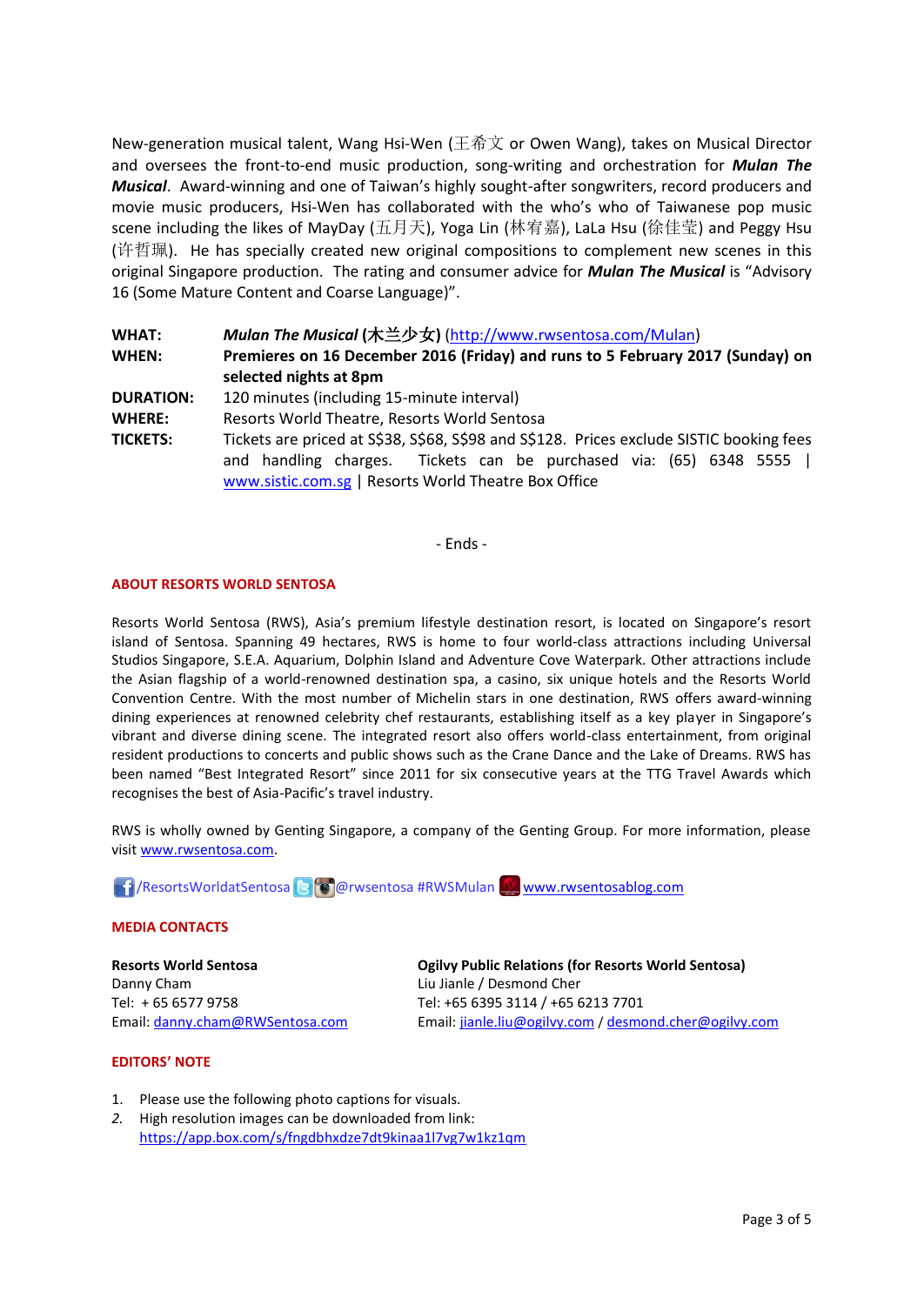

*Mulan The Musical (*木兰少女*)*, a Resorts World Sentosa's original and innovative Mandarin theatrical production, will make its global debut outside of Taiwan at Resorts World Theatre in Singapore on 16 December 2016, Friday, following two soldout runs in Taiwan, and running till 5 February 2017, Sunday.



Taiwanese powerhouse vocalist Lee Chien-Na (李千娜) plays Mulan (木兰) in *Mulan The Musical (*木兰少女*)*, a musical comedy that makes its global premiere outside of Taiwan at Resorts World Sentosa's Resorts World Theatre in Singapore on 16 December 2016, Friday, and running till 5 February 2017, Sunday. Image is to be attributed to: 木兰少女有限公司 (Mulan The Musical Limited Liability Company).



Taiwanese powerhouse vocalist Chou Ting-Wei (周定纬) plays the General (大将军) in *Mulan The Musical (*木兰少女*)*, a musical comedy that makes its global premiere outside of Taiwan at Resorts World Sentosa's Resorts World Theatre in Singapore on 16 December 2016, Friday, and running till 5 February 2017, Sunday. Image is to be attributed to:  $\overrightarrow{\mathcal{R}} \preceq \psi \overrightarrow{\mathcal{R}} \overrightarrow{\mathcal{R}}$ 公司 (*Mulan The Musical Limited Liability Company*)*.*